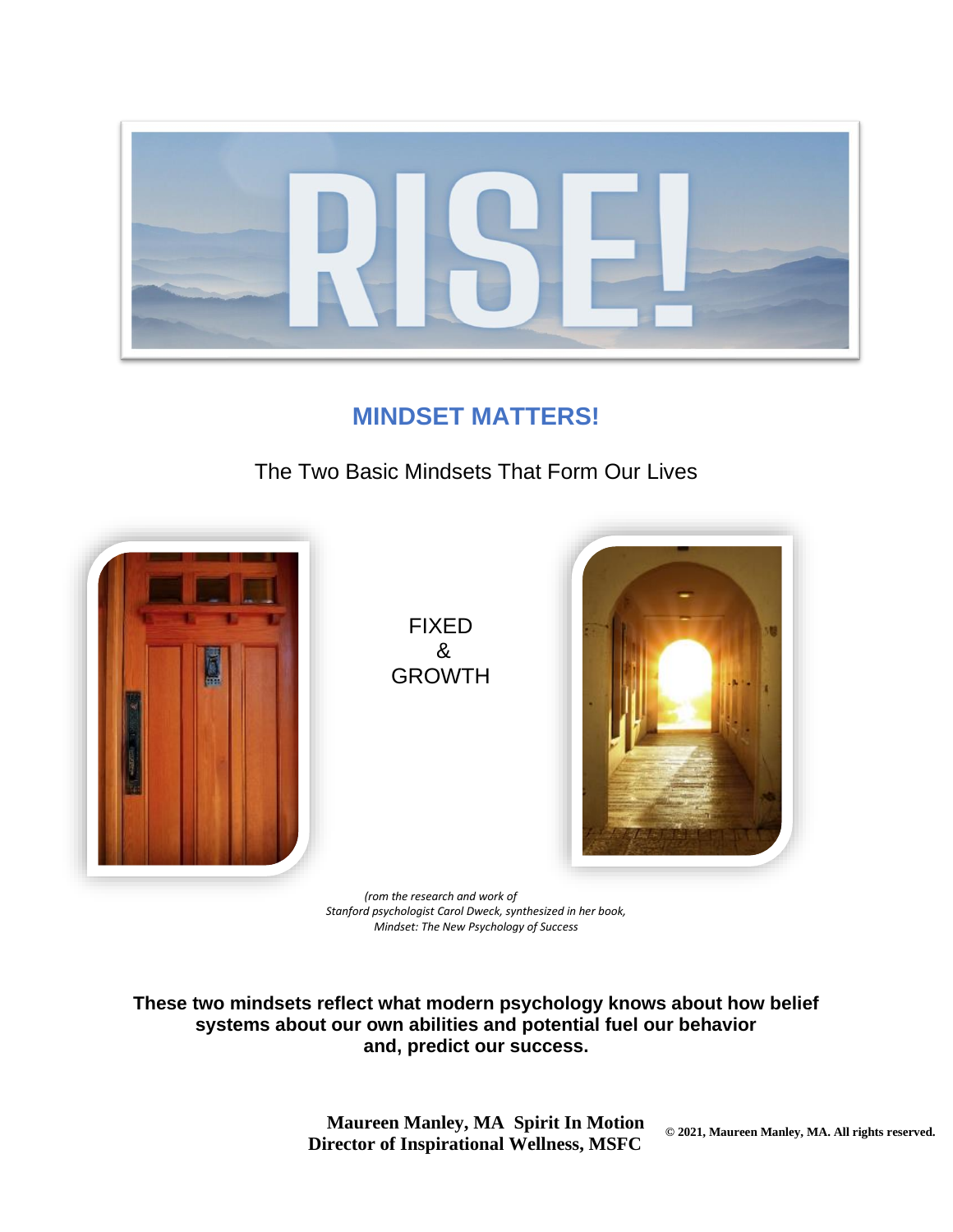**Fixed Mindset**-Assumes that our character, intelligence, and creative ability are static. These things can't change in any meaningful way, and success is the affirmation of that inherent intelligence, and assessment of how those things measure up against an equally fixed standard; striving for success and avoiding failure at all cost become a way of maintaining the sense of being smart or skilled.

**Growth Mindset**-Thrives on challenges and sees failure not as evidence of unintelligence but as a springboard for growth and for stretching our existing abilities.

#### **Two completely different views of failure**

- ➢ In one world, failure is about having a setback. Getting a bad grade. Losing a tournament. Getting tired. Getting rejected. It means you're not smart or talented.
- ➢ In another world, failure is about not growing. Not reaching for the things you value. It means you're not fulfilling your potential.

### **Enlightening Research and Findings**

#### **Study:**

One group of adolescent students were told,

➢ "Wow, you got X many right. That is a really good score. YOU MUST BE SMART AT THIS."

Another group was told-

➢ "Wow you got X many right. That is really a good score. YOUR MUST HAVE WORKED REALLY HARD."

What is being rewarded here?

#### **Findings:**

 $\triangleright$  The ability praise pushed students right into the fixed mindset. When they were given the choice, they rejected a challenging new task that they could learn from. They didn't want to do anything that could expose their flaws and call into question their talent.

"If success had meant they were intelligent, then less-than-success meant they were deficient." ~Carol Dweck

#### In contrast……

 $\triangleright$  When the students were praised for effort, 90 percent of them wanted the challenging new task that they could learn from.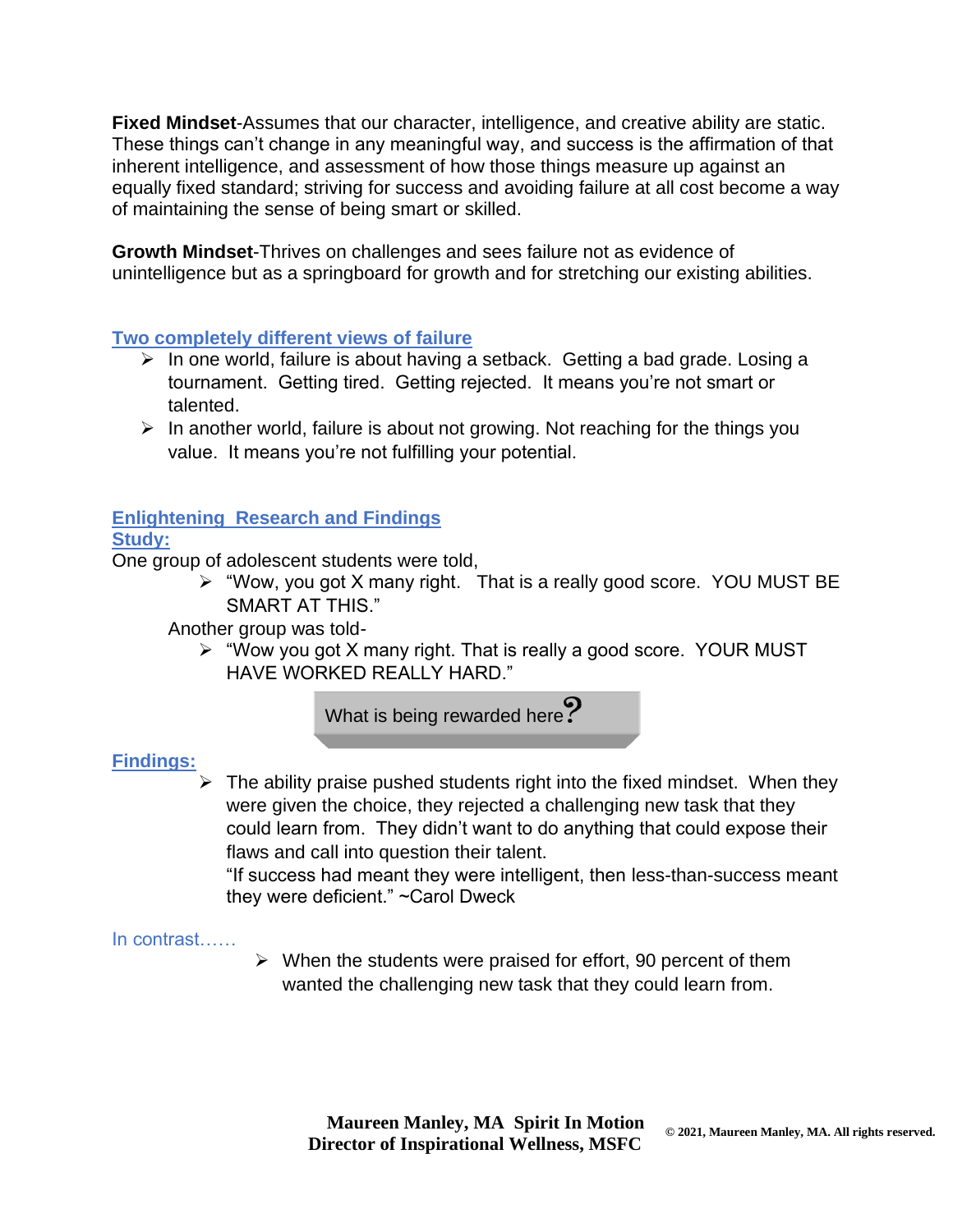This illustrates the key differences between the two mindsets—for those with a growth one, personal success is when you work your hardest to become your best, whereas for those with a fixed mindset, success is about establishing their superiority. For the fixed mindset setbacks are a sentence and a label. For the growth mindset, setbacks are motivating and informative input.

What mindset do you feel you work with the most? And why*? Hint: Look at your decision-making process, 1, are you curious and open to explore possibilities or, 2. do you feel you need to make the right choice quickly?* 

Where and how could you benefit from fostering a growth mindset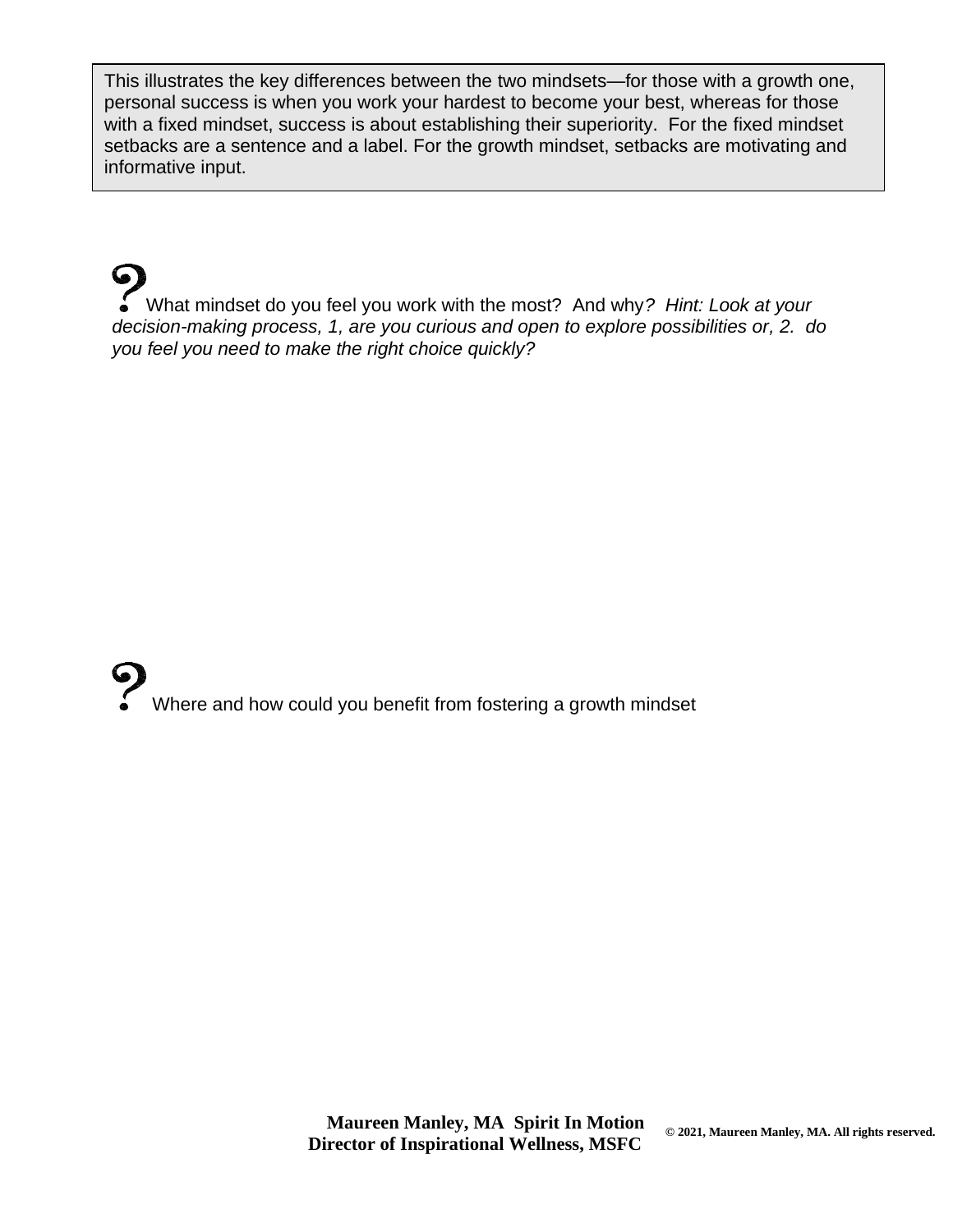What do you feel the challenges of a growth mindset are?



 **Maureen Manley, MA Spirit In Motion Director of Inspirational Wellness, MSFC**

**© 2021, Maureen Manley, MA. All rights reserved.**